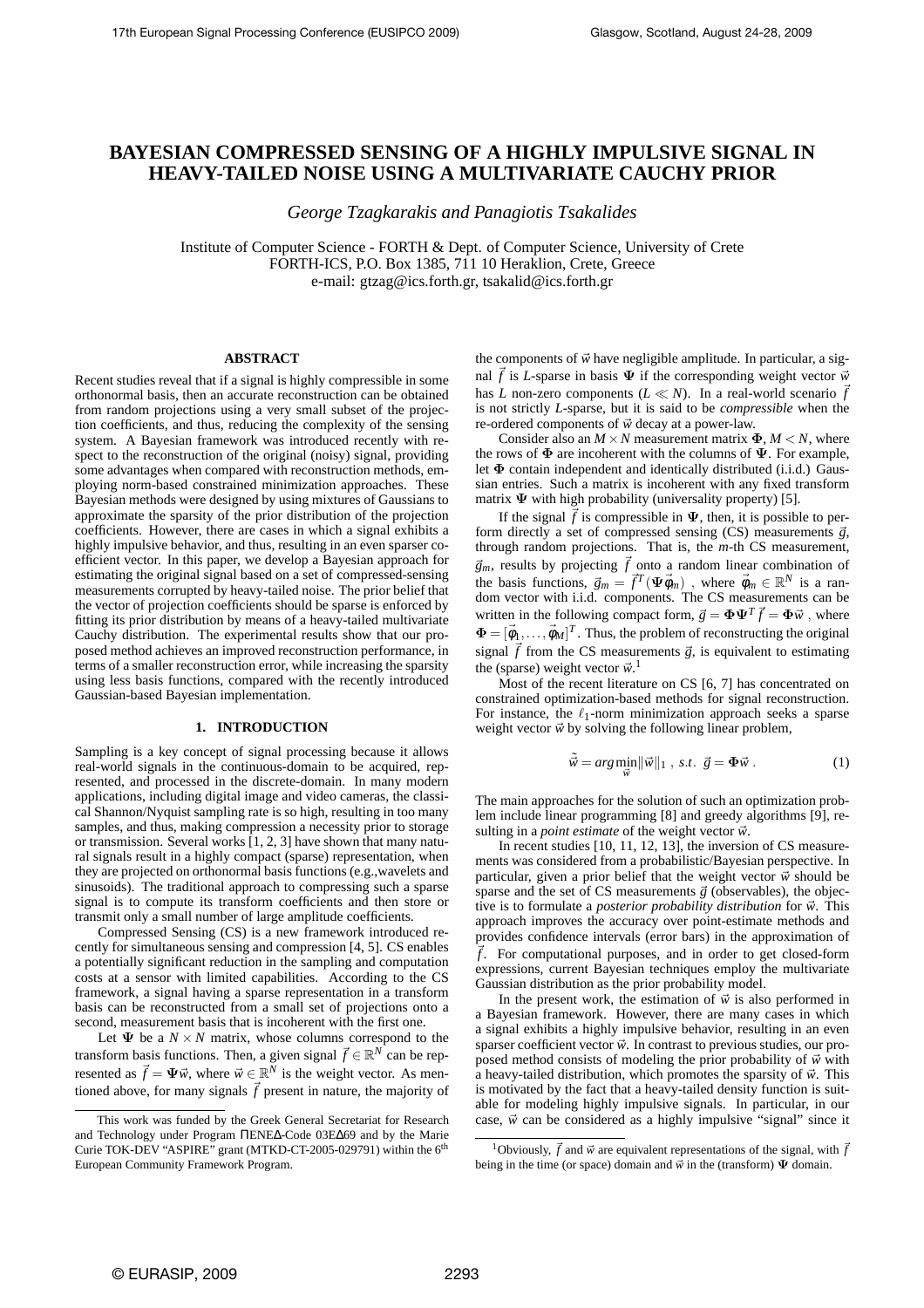is characterized by a large number of small-amplitude components and a small number of large-amplitude components. For this purpose, a multivariate Cauchy distribution (which is a member of the so-called sub-Gaussian family) is employed to model the heavytailed behavior of  $\vec{w}$ , as well as the noise corrupting the projection coefficients, since it models efficiently highly impulsive environments [14, 15] and also it yields closed form expressions in the subsequent Bayesian inference.

The rest of the paper is organized as follows: in Section 2, the heavy-tailed statistical signal model is described briefly. In Section 3, the CS inversion process for the estimation of the weight vector  $\vec{w}$  is analyzed in detail. In Section 4, the performance of the proposed method is compared with the original Bayesian CS method first introduced in [13]. Finally, in Section 5 conclusions are drawn, together with directions for future work.

### **2. STATISTICAL SIGNAL MODEL**

As mentioned in the previous section, the representation of the time-domain signal  $\vec{f}$ , is equivalent to its representation  $\vec{w}$  in the frequency-domain (for instance,  $\vec{w}$  may contain the wavelet coefficients of  $\hat{f}$ ). Thus, without loss of generality, in the following study we consider that the noisy CS measurements are acquired in the transform domain, using the model:

$$
\vec{g} = \mathbf{\Phi}\vec{w} + \vec{\eta} \tag{2}
$$

where the measurement matrix  $\Phi$  is described in Section 1, and  $\vec{\eta}$  is the associated noise component. Assuming that matrix  $\Phi$  is known, the quantities to be estimated, given the CS measurements  $\vec{g}$ , are the sparse weight vector  $\vec{w}$  and the noise underlying variance  $\sigma_{\eta}^2$ . In this work, the assumption that  $\vec{w}$  and  $\vec{\eta}$  are highly sparse is formalized by modeling their prior distribution using a member of the so-called *sub-Gaussian Symmetric* <sup>α</sup>*-Stable (S*α*S)* family [16, 17]:

**Definition 1** *A vector*  $\vec{w}$  *is called a sub-Gaussian*  $S\alpha S$  *random vec* $t$  *tor (in*  $\mathbb{R}^N$ *), with underlying Gaussian vector*  $\vec{G}$ *, iff it can be written*  $as \vec{w} = A^{1/2} \vec{G}$ , where *A* is a positive  $\frac{\alpha}{2}$ -stable random variable with  $\int_{R}$  *and*  $\int_{R}$  *c*  $\int_{R}$  *A*  $\int_{R}$   $\int_{R}$  ((cos  $\frac{\pi\alpha}{4}$ )<sup>2</sup>/ $\alpha$ , 1, 0) and  $\vec{G} = [G_1, G_2, ..., G_N]^T$ *is a zero-mean Gaussian random vector, independent of A, with covariance matrix* Σ*.*

A multivariate sub-Gaussian distribution, with underlying covariance matrix  $\Sigma$  and location parameter  $\vec{u}$ , is often denoted by  $\alpha$ - $SG(\vec{\mu}, \Sigma)$ , where the parameter  $\alpha$  is the characteristic exponent, controlling the heaviness of the tails of the marginal sub-Gaussian distributions. The multivariate Cauchy distribution (MvC) is  $\alpha$ -SG( $\vec{\mu}, \Sigma$ ) for  $\alpha = 1$ , and its density function is given by:

$$
p(\vec{x}) = \frac{\Gamma(\frac{N+1}{2})}{\pi^{(N+1)/2}} |\Sigma|^{-\frac{1}{2}} \left[1 + (\vec{x} - \vec{\mu})^T \Sigma^{-1} (\vec{x} - \vec{\mu})\right]^{-\frac{(N+1)}{2}}, \quad (3)
$$

where  $\Gamma(\cdot)$  is the Gamma function and  $|\cdot|$  denotes the matrix determinant.

In (2) we consider that  $\vec{w} \sim 1$ -SG( $\vec{\mu}, \Sigma$ ), where  $\Sigma =$  $diag(\sigma_1^2, \ldots, \sigma_N^2)$  and  $\vec{\eta} \sim 1\text{-SG}(\vec{0}, \sigma_\eta^2 \mathbf{I}_{M \times M})$ , where  $\vec{0}$  is a  $M \times 1$ zero vector and  $\mathbf{I}_{M \times M}$  the identity matrix. The stability property states that the sum of two sub-Gaussian (and consequently two multivariate Cauchy) distributions with the same  $\alpha$ , is again sub-Gaussian (multivariate Cauchy). Thus, the measurement vector  $\vec{g} \sim$  $1-SG(\vec{\mu}_g = \mathbf{\Phi}\vec{\mu}, \mathbf{R} := \mathbf{\Phi}\Sigma\mathbf{\Phi}^T + \sigma_{\eta}^2\mathbf{I}).$ 

From the above, the multivariate Cauchy distribution can be viewed as a mixture of Gaussians scaled by a  $S\alpha S$  r.v.  $A^{1/2}$ , where  $\Sigma$ , and thus, R, are determined by a discrete random vector  $\vec{\tau}$  =  $[\tau_0, \ldots, \tau_{N-1}]^T$  of mixture parameters. In the following, we will denote the matrices by  $\Sigma(\vec{\tau}), \mathbf{R}(\vec{\tau})$ . For simplicity (as in [13]), we assume that  $\vec{\tau} \sim \text{Bernoulli}(\lambda_1)$ , that is,  $\Pr(\tau_i = 1) = \lambda_1$  and  $\Pr(\tau_i = 1)$  $(0) = \lambda_0 = 1 - \lambda_1$ . Thus,  $\Sigma(\vec{\tau}) = diag(\sigma_{\tau_1}^2, \dots, \sigma_{\tau_N}^2)$ , with  $\sigma_{\tau_i}^2 \neq 0$  or

 $\sigma_{\tau_i}^2 = 0$  depending on whether the *i*-th component is significant and activated in the mixture or not. In the general case, the Gaussian part of each mixture component may be chosen from a set of  $\Omega$ Gaussians, with  $\mu_{\tau_i} \in {\{\mu_\omega\}}_{\omega=1}^{\Omega}$  and  $\sigma_{\tau_i}^2 \in {\{\sigma_\omega^2\}}_{\omega=1}^{\Omega}$ . In the present study, we consider for simplicity that  $\sigma_{\tau_i}^2 \in \{\sigma_0^2, \sigma_1^2\}$ , where  $\sigma_0^2 = 0$ to enforce sparsity, and  $\mu_{\tau_i} \in \{0, \mu_1\}.$ 

## **3. ESTIMATE A SPARSE VECTOR VIA AN MVC PRIOR**

In this section, we describe the process for reconstructing the sparse vector  $\vec{w}$  from the CS measurements  $\vec{g}$ . Following the above analysis, this process is reduced to finding the (sparse) set of the most probable basis configurations (columns of  $\Phi$ ) associated with the activated mixture components. Then, their corresponding posterior probabilities are employed to obtain a Minimum Mean Squared Error (MMSE), as well as a Maximum A Posteriori (MAP) estimate of the sparse vector  $\vec{w}$ .

The posterior probability of a given  $\vec{\tau}'$  is given by Bayes' rule:

$$
p(\vec{\tau}'|\vec{g}) = \frac{p(\vec{g}|\vec{\tau}')p(\vec{\tau}')}{\sum_{\vec{\tau}\in\mathcal{P}} p(\vec{g}|\vec{\tau})p(\vec{\tau})},
$$
\n(4)

where  $\mathcal{T} = \{0,1\}^N$  contains the  $2^N$  possible basis configurations. Let  $\mathcal{T}_\int$  be the subset of  $\mathcal T$  containing the vectors  $\vec \tau$  with the most *significant* posterior probabilities. We expect that the size of  $\mathcal{T}_{\text{f}}$  will be much smaller than the size of  $\mathscr T$  and thus, the  $\{p(\vec{\tau}'|\vec{g})\}_{\vec{\tau}' \in \mathscr T_f}$  can be estimated from  $\{p(\vec{g}|\vec{\tau}')p(\vec{\tau}')\}_{\vec{\tau}' \in \mathscr{T}_f}$ .

The basis selection metric, for the MvC prior model, which is used to decide whether to include a given  $\vec{\tau}$  in  $\mathscr{T}_f$ , or not, is defined as follows:

$$
\rho(\vec{\tau}, \vec{g}) = \ln[p(\vec{g}|\vec{\tau})p(\vec{\tau})] = \ln[p(\vec{g}|\vec{\tau})] + \ln[p(\vec{\tau})]
$$
  
\n
$$
= \ln\left[\frac{\Gamma((M+1)/2)}{\pi^{(M+1)/2}}\right] - \frac{1}{2}\ln\left[|\mathbf{R}(\vec{\tau})|\right]
$$
  
\n
$$
- \frac{M+1}{2}\ln\left[1+(\vec{g}-\vec{\mu}_{g})^{T}\mathbf{R}(\vec{\tau})^{-1}(\vec{g}-\vec{\mu}_{g})\right] + \sum_{i=0}^{N-1}\ln[\lambda_{\tau_{i}}],
$$
\n(5)

where

$$
\sum_{i=0}^{N-1} \ln [\lambda_{\tau_i}] = \|\vec{\tau}\|_0 \ln \bigl[\lambda_1/\lambda_0\bigr] + N \ln [\lambda_0] \;,
$$

and  $\|\vec{\tau}\|_0$  is equal to the number of non-zero ("activated") components of  $\vec{\tau}$ .

# **3.1 MMSE and MAP estimate of**  $\vec{w}$

*N*−1

A computationally feasible approximation of the MMSE estimate of  $\vec{w}$ , using only the most significant posterior probabilities, is given by:

$$
\hat{\vec{w}}_{\text{MMSE}} \triangleq \sum_{\vec{\tau} \in \mathcal{I}_j} p(\vec{\tau}|\vec{g}) \mathbb{E} \{\vec{w}|\vec{g}, \vec{\tau}\},\tag{6}
$$

where for the approximation of  $\mathbb{E}\{\vec{w}|\vec{g},\vec{\tau}\}\$  we use the underlying Gaussian part of the 1-SG( $\vec{\mu}_g$ , **R**) distribution, resulting in the expression:

$$
\mathbb{E}\{\vec{w}|\vec{g},\vec{\tau}\} = \vec{\mu} + \Sigma(\vec{\tau})\mathbf{\Phi}^T \mathbf{R}(\vec{\tau})^{-1}(\vec{g} - \vec{\mu}_g) . \tag{7}
$$

On the other hand, the MAP basis configuration is given by  $\vec{\tau}_{MAP} =$  $\argmax_{\vec{\tau} \in \mathcal{S}_{f}} p(\vec{\tau} | \vec{g})$ , resulting in the following approximation of the MAP estimate of  $\vec{w}$ :

$$
\hat{\vec{w}}_{\text{MAP}} \triangleq \mathbb{E}\{\vec{w}|\vec{g}, \vec{\tau}_{\text{MAP}}\} \,. \tag{8}
$$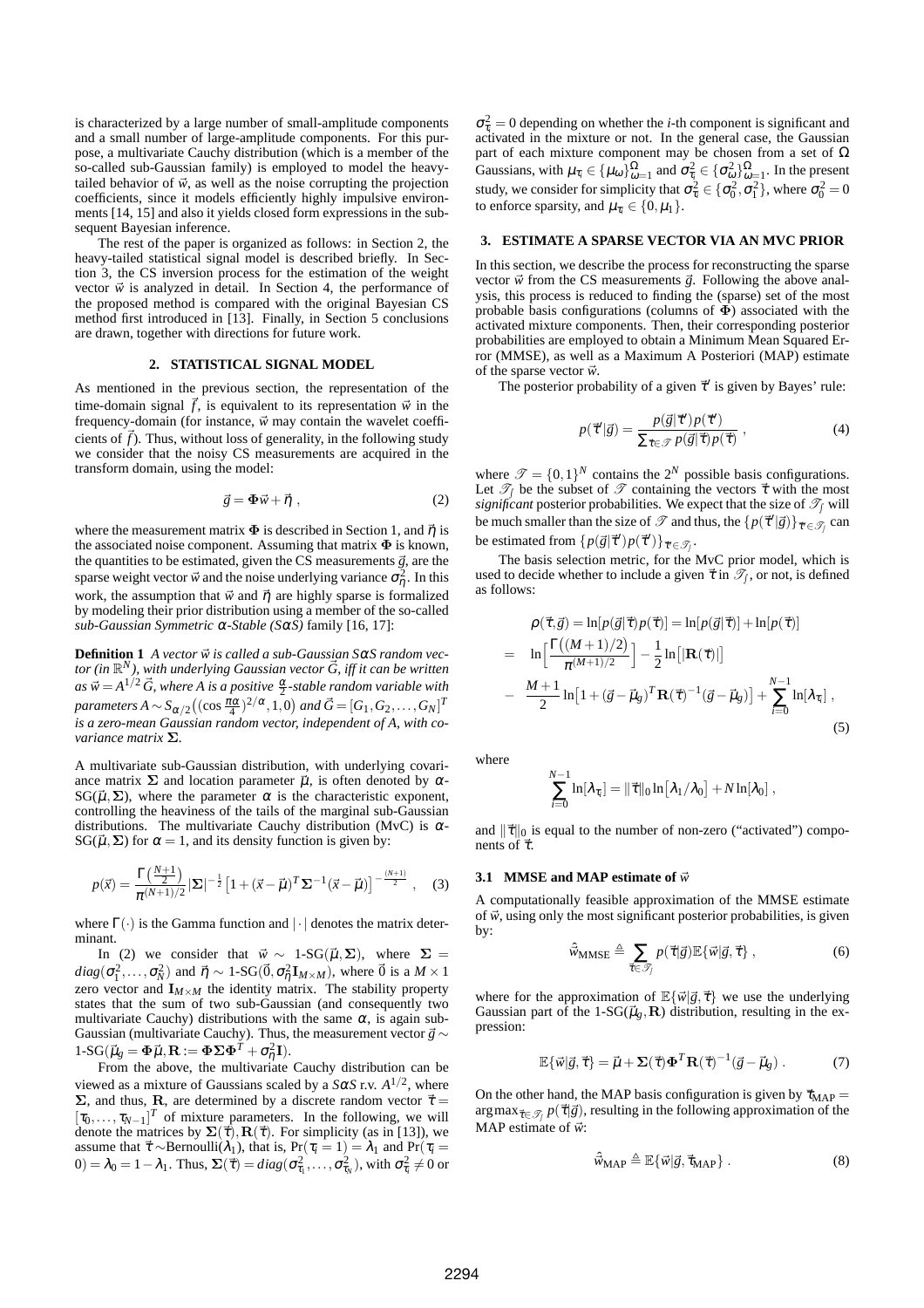#### **3.2 Incremental basis selection via a tree-structure**

In this section, we review an incremental tree-structured procedure for selecting the next significant basis configuration, presented in [13], adapted to the MvC prior model. The root of the tree consists of the zero vector  $\vec{\tau} = \vec{0}$ . At the first level, the set  $\mathscr{T}_1$  is formed, which contains the *N* binary vectors  $\vec{\tau}$  generated by "activating" one mixture parameter at a time. Then, the values of  $\rho(\vec{\tau}, \vec{g})$  are computed for these mixture vectors, and those with the *K* largest values are stored in  $\mathcal{T}_{f,1}$ . At the second level, for each element of  $\mathcal{T}_{f,1}$ , a second mixture parameter is "activated" in all possible locations, once at a time, resulting in  $\sum_{k=1}^{K} (N - k)$  binary vectors, which form the set  $\mathcal{T}_2$ . As before, the values of  $\rho(\vec{\tau}, \vec{g})$  are computed for these mixture vectors, and those with the *K* largest values are stored in  $\mathcal{T}_{\int,2}$ . The process is repeated until  $\mathcal{T}_{\int, l_{max}}$  is computed, where *lmax* is the maximum number of tree levels, chosen such that  $Pr(||\vec{\tau}||_0 > l_{max})$  is sufficiently small.

When moving from one level of the tree to the next, the values of the metric  $\rho(\cdot)$  must be updated. In particular, the change results from the activation of a single mixture parameter at a time. For this purpose, let  $\vec{\tau}_q$  denote the mixture vector which is identical to  $\vec{\tau}$ , except for the *q*-th component, which is "activated" in  $\vec{\tau}_q$ , while it is "inactive" in  $\vec{\tau}$ . We are interested in computing the differences  $\Delta_q(\vec{\tau}) = \rho(\vec{\tau}_q, \vec{g}) - \rho(\vec{\tau}, \vec{g})$  which are then used to decide which mixture components will be activated. More specifically, the set  $\mathcal{T}_{\int, l}$ , at the *l*-th tree-level is formed by keeping the *K* binary vectors of the set  $\mathcal{T}_l$  that correspond to the *K* largest values of  $\Delta_q(\vec{\tau})$ , that is, we maintain only these vectors which achieve the highest increase of the basis selection metric (5). From (5), we can see that the key quantities to be updated are the inverse of  $\mathbf{R}(\vec{\tau})$  and its determinant. The update of  $\mathbf{R}(\vec{\tau})$  when the *q*-th component is activated, is given by:

$$
\mathbf{R}(\vec{\tau}_q) = \mathbf{R}(\vec{\tau}) + \sigma_{\tau_q}^2 \vec{\phi}_q \vec{\phi}_q^T , \qquad (9)
$$

and thus, the matrix inversion lemma results in a simple expression for updating the inverse of  $\mathbf{R}(\vec{\tau}_q)$ :

$$
\mathbf{R}(\vec{\tau}_q)^{-1} = \mathbf{R}(\vec{\tau})^{-1} - \gamma_q \vec{v}_q \vec{v}_q^T , \qquad (10)
$$

where  $\gamma_q = \sigma_{\tau_q}^2 (1 + \sigma_{\tau_q}^2 \vec{\phi}_q^T \vec{v}_q)^{-1}$ , and  $\vec{v}_q = \mathbf{R}(\vec{\tau})^{-1} \vec{\phi}_q$ . Besides, from (9) the determinant of  $\mathbf{R}(\vec{\tau})$  can be easily updated as follows:

$$
|\mathbf{R}(\vec{\tau}_q)| = (1 + \sigma_{\tau_q}^2 \vec{\phi}_q^T \mathbf{R}(\vec{\tau})^{-1} \vec{\phi}_q) |\mathbf{R}(\vec{\tau})| = \frac{\sigma_{\tau_q}^2}{\gamma_q} |\mathbf{R}(\vec{\tau})| \,. \tag{11}
$$

Notice also that the updated mean vector  $\vec{\mu}(\vec{\tau}_q)$  (and consequently,  $\vec{\mu}_g(\vec{\tau}_q)$ ) is the same as  $\vec{\mu}(\vec{\tau})$  ( $\vec{\mu}_g(\vec{\tau})$ ) except for a change of its *q*-th component from  $\mu_q = \mu_0 = 0$  to  $\mu_q = \mu_1$ . Finally, the probability of  $\vec{\tau}$  is updated as:  $p(\vec{\tau}_q) = \frac{\lambda_1}{\lambda_0} p(\vec{\tau})$ . The substitution of this update equations in (5), and after some manipulation, results in the following expression for  $\Delta_q(\vec{\tau})$  corresponding to the MvC prior model:

$$
\Delta_q(\vec{\tau}) = \frac{1}{2} \ln \left[ \frac{\gamma_q}{\sigma_{\tau_q}^2} \right] + \ln \left[ \frac{\lambda_1}{\lambda_0} \right] - \frac{M+1}{2} \cdot \left( \ln \left[ 1 - \frac{\gamma_q |\vec{\zeta}_g(\vec{\tau})^T \vec{v}_q + (\mu_1/\sigma_{\tau_q}^2)|^2 - (\mu_1^2/\sigma_{\tau_q}^2)}{1 + \vec{\zeta}_g(\vec{\tau})^T \mathbf{R}(\vec{\tau})^{-1} \vec{\zeta}_g(\vec{\tau})} \right] \right)
$$
\n(12)

where  $\vec{\zeta}_g(\vec{\tau}) = \vec{g} - \vec{\mu}_g(\vec{\tau})$ . Due to our assumption that in the present study the mixture vectors consist of two components, the variances  $\sigma_{\tau_q}^2$  in (12) can be substituted by  $\sigma_1^2$ .

#### **4. EXPERIMENTAL RESULTS**

In this section, we compare the performance of the proposed reconstruction scheme with the FBMP method proposed in  $[13]^2$ . For this purpose, we generate simulated measurement vectors  $\vec{g}$  according to (2), where the sparse vectors  $\vec{w}$  are drawn from an MvC distribution of length  $N = 400$  that contain *L* spikes, whose locations are chosen at random. We set the sparsity as a function of  $\lambda_1$  and N,  $L = [\lambda_1 \cdot N]$ . In the subsequent experiments we choose  $\lambda_1 = 0.02$ , which results in a highly impulsive (and thus, heavy-tailed) vector  $\vec{w}$ . The measurement noise is generated by drawing samples from a zero-mean MvC distribution with underlying variance  $\sigma_{\eta}^2$ . The  $M \times N$  measurement matrix  $\Phi$  is constructed by first drawing i.i.d. samples from a standard Gaussian distribution, and then normalizing its columns to unit magnitude.

The reconstruction performance is tested for two distinct Signal-to-Noise Ratio (SNR) values (SNR=10, 15dB), as well as for a range of measurements ( $M \in \{90 : 1 : 120\}$ ). In particular, the noise variance  $\sigma_{\eta}^2$  with the mixture variance  $\sigma_1^2$  are related via the expression:

$$
SNR = \frac{\sigma_1^2 \lambda_1 N}{\sigma_1^2 M} \,. \tag{13}
$$

The process is repeated for 100 independent Monte-Carlo realizations, and the results are given by averaging over the 100 runs. The normalized mean-squared error of the MMSE estimated sparse vector,  $\hat{\vec{w}}$ , is given by

$$
\text{NMSE}_{\text{MMSE}} = \frac{1}{100} \sum_{j=1}^{100} \frac{\|\hat{\vec{w}}_{\text{MMSE},j} - \vec{w}\|_2^2}{\|\vec{w}\|_2^2} \; ,
$$

where  $\hat{\vec{w}}_{\mathrm{MMSE},j}$  is the MMSE estimate of  $\vec{w}$ , given by (6), at the *j*-th Monte-Carlo run. Similarly, the normalized mean-squared error of the MAP estimated sparse vector is given by

$$
\text{NMSE}_{\text{MAP}} = \frac{1}{100} \sum_{j=1}^{100} \frac{\|\hat{\vec{w}}_{\text{MAP},j} - \vec{w}\|_2^2}{\|\vec{w}\|_2^2} \;,
$$

where  $\hat{w}_{MAP, j}$  is the MAP estimate of  $\vec{w}$ , given by (8), at the *j*-th Monte-Carlo run.

Fig. 1 shows the MMSE and MAP reconstruction errors averaged over the 100 runs for SNR=10, 15dB. It is clear that the proposed algorithm, based on a heavy-tailed distribution, achieves a better reconstruction performance, when compared with the FBMP method, which is based on a normality assumption with respect to the prior distributions. For both methods, the corresponding MMSE and MAP estimates are close to each other. Also, the SNR level affects more the FBMP method. Besides, it seems that the number of measurements does not affect the performance in the present highly impulsive scenario.

Fig. 2 shows the average number of non-zero taps contained in the most significant basis configurations for both methods. Our proposed method results in a decreased number of activated taps. On the other hand, Fig. 3 shows the average number of vectors contained in the set  $\mathcal{T}_{\int J_{max}}$ , consisting of the most significant basis configurations (mixture vectors). Our method exploits a smaller number of such configurations, while for a smaller SNR both methods require more mixture vectors to capture the impulsive behavior. In order to make the comparison of the sparsity performance of the two methods more meaningful, we define the following sparsity ratio

$$
SpR = \frac{(\text{# non-zero taps}) \times (\text{# significant mixture vectors})}{M}
$$
 (14)

The lower the value of SpR, for a fixed *M*, the sparser the solution of the corresponding method.

Fig. 4 shows the SpR ratio for the two methods and for the two SNR values. As it can be seen, for the same number of CS measurements, the SpR ratio of the proposed method is much smaller than

<sup>&</sup>lt;sup>2</sup>We used the FBMP package downloaded from  $http://www.ece.$ osu.edu/˜zinielj/fbmp, using the standard implementation without

parameter re-estimation.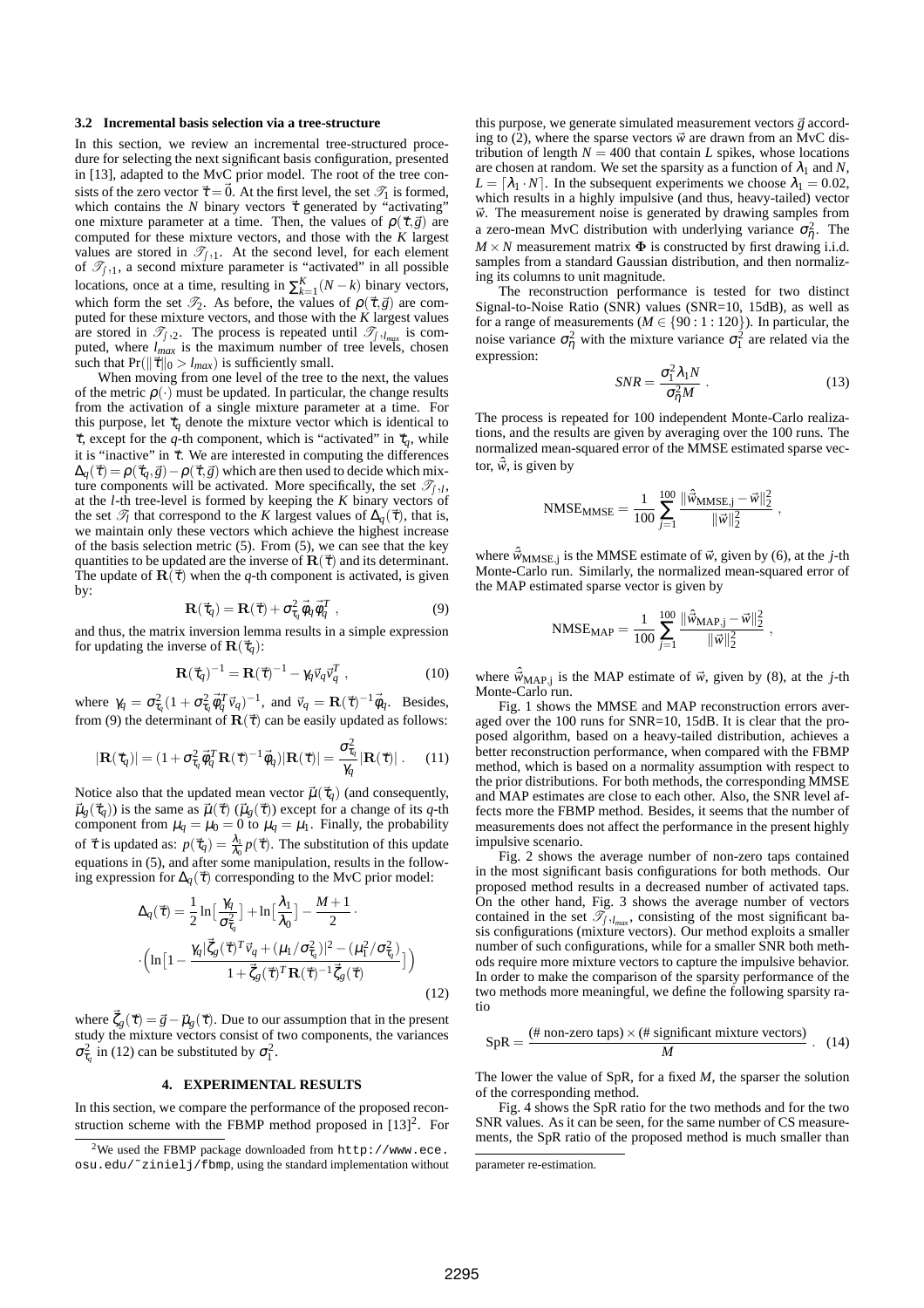

Figure 1: Average MMSE and MAP reconstruction errors, of the FBMP and MvC methods, as a function of M, for SNR=10, 15dB.



Figure 2: Average number of non-zero taps, as a function of M, of the FBMP and MvC methods, for SNR=10, 15dB.

the SpR ratio of the FBMP approach, which means that our proposed method results in a sparser solution. The fact that the value of SpR corresponding to the proposed method is almost constant over the whole range of *M*, may be due to the fact that we do not re-estimate the mixture parameters  $(\mu_i, \sigma_i^2)$  during the reconstruction process, as it will be mentioned in section 5. This may affect the sensitivity of the proposed algorithm.

As it was mentioned before, the degree of impulsiveness of the "signal" under consideration is controlled by the value of the characteristic exponent  $\alpha$  of the sub-Gaussian *SαS* distribution. Although in our proposed model we consider the multivariate Cauchy case, with  $\alpha = 1$ , we are interested in studying the reconstruction performance for other values of  $\alpha$  as well, corresponding to different levels of sparseness.

For this purpose, we curry out a second set of Monte-Carlo runs by generating simulated measurement vectors  $\vec{g}$  according to (2), where the sparse vectors  $\vec{w}$  are drawn from a sub-Gaussian distribution of length  $N = 300$  that contain *L* spikes, whose locations are chosen at random. As before, the sparsity is set as a function of  $\lambda_1$ and *N*,  $L = [\lambda_1 \cdot N]$ , with  $\lambda_1 = 0.03$ . The measurement noise is generated by drawing samples from a zero-mean sub-Gaussian distribution with underlying standard deviation  $\sigma_n$ . We fix the number of measurements to  $M = 90$ , and the  $M \times N$  measurement matrix  $\Phi$  is



Figure 3: Average number of significant mixture vectors, as a function of M, of the FBMP and MvC methods, for SNR=10, 15dB.



Figure 4: SpR ratio, as a function of M, of the FBMP and MvC methods, for SNR=10, 15dB.

constructed by first drawing i.i.d. samples from a standard Gaussian distribution, and then normalizing its columns to unit magnitude.

The reconstruction performance is tested by varying the characteristic exponent,  $\alpha$ , in the interval [1,2] with a step size of 0.1, and for two SNR values, SNR=8, 10dB. The noise underlying variance  $\sigma_{\eta}^2$  is set in accordance to the mixture variance  $\sigma_1^2$  via (13). We also set the values of the mixing parameters  $\mu_1$  and  $\sigma_1^2$  to 3 and 5, respectively. The process is repeated for 100 independent Monte-Carlo realizations, and the results are given by averaging over the 100 runs.

Fig. 5 shows the NMSE<sub>MMSE</sub> and NMSE<sub>MAP</sub> reconstruction errors, as a function of  $\alpha$ , corresponding to the FBMP and MvC methods, for the two SNR values. First, we observe that the performance of both methods is improved as the SNR increases. Besides, the MvC approach achieves a smaller reconstruction error in comparison to the FBMP approach, for values of  $\alpha$  close to 1, that is, when the actual distribution of the signal is heavy-tailed, while its performance is comparable to the performance of the FBMP as  $\alpha$ tends to 2 (that is, to a Gaussian prior model). Thus, when the original signal is highly sparse, the MvC approach should be preferred.

Fig. 6 shows the SpR ratio, as a function of  $\alpha$ , for the FBMP and the MvC methods and for the two SNR values. As before, for the values of  $\alpha$  which are in the vicinity of 1, the SpR ratio